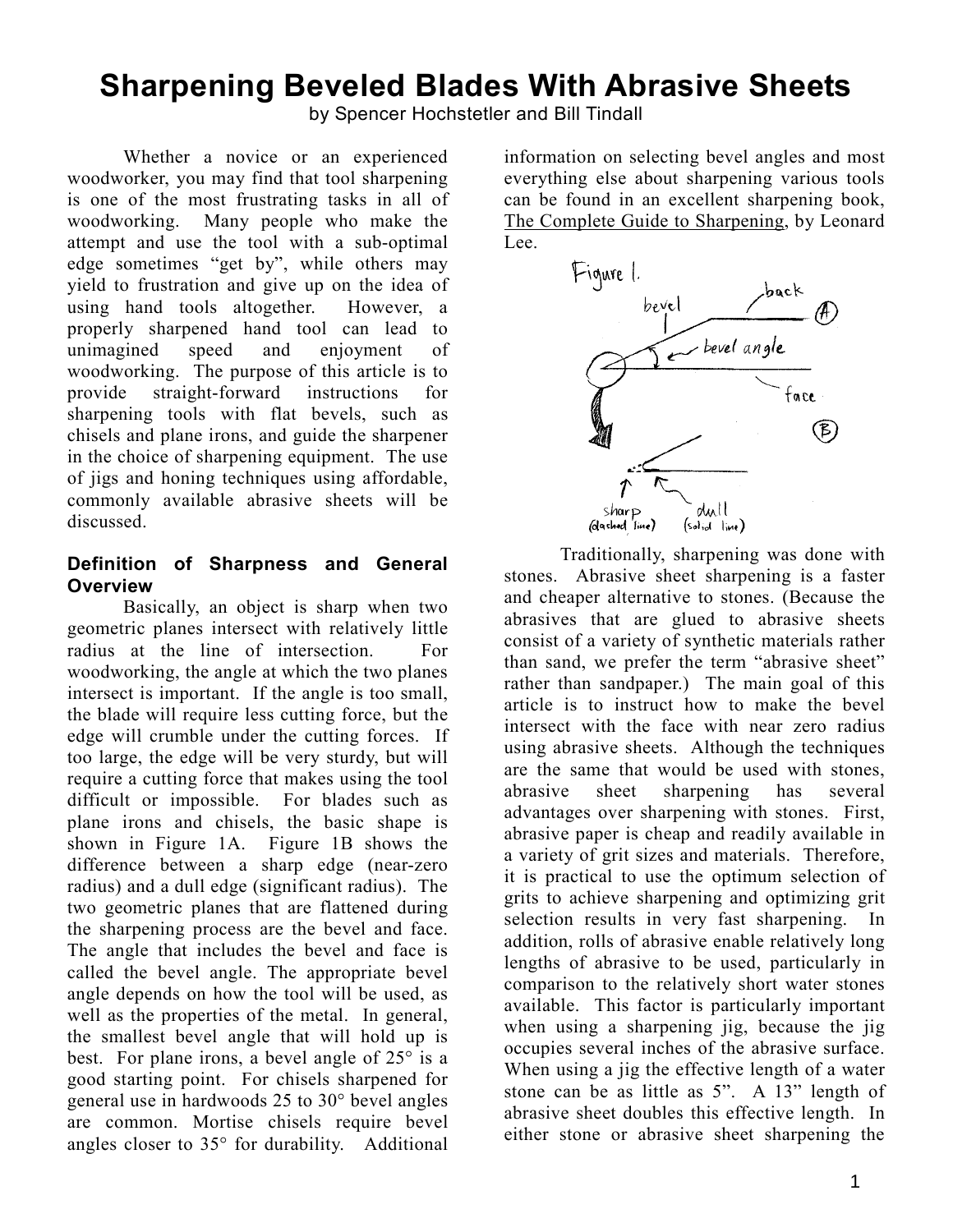abrasive surface must be flat to achieve a sharp straight cutting edge. A third advantage of flexible abrasive sheets is that they only need to be affixed to flat surface to be used. Worn abrasive sheets are simply removed from the flat surface and thrown away. Conversely, a stone will wear and develop curvature with use and must be flattened regularly to yield a flat sharpening surface. Cost and speed are final considerations. With proper selection of grit sizes, metal removal progressing from a rough to a mirror-smooth surface is accomplished far faster with abrasive sheets than with a series of stones. Start-up costs for low-headache sharpening are also significantly lower with abrasive sheet-sharpening. A good set of Japanese water stones can cost as much as several hundred dollars while with some creativity, abrasive sheet sharpening can cost as little as five dollars to get started.

 The method for using abrasive sheets for sharpening has been made popular on the internet ([http://www.shavings.net/scary.htm\)](http://www.shavings.net/scary.htm)  and most people refer to the method as the "Scary Sharp" system. Unlike the original posting of the Scary Sharp method, this article also aims to provide information on selecting grit size and composition as well as descriptions of various equipment to use with abrasive sheets.

### **Sharpening Jigs**

 A sharpening jig is a great aid to quick and consistent sharpening regardless of the abrasive format used. A few examples of sharpening jigs can be seen in Figure 2. In our



Figure 2A. Lee Valley Tools "Veritas Sharpening System

opinion, the Lee Valley "Veritas Sharpening System" is definitely worth the \$30 price tag. The angle jig, which is a pentagon that can be

turned to allow blade-jigging at commonly used sharpening angles, allows one to easily and repeatedly find the same angle when resharpening. The Veritas jig also helps with aligning the blade edge perpendicular to the honing guide motion. Another type of jig clamps the blade from the sides. It is more difficult to align the blade in this jig and the smaller roller makes it more difficult to keep the blade aligned with the abrasive during sharpening. However, this jig can be used to sharpen spoke shave blades.



Figure 2B. Woodworker's Supply side clamping jig.

# **Flat Surfaces**

 A flat, rigid surface is an essential component of abrasive sheet sharpening. Flatness to within 0.001 to 0.002" over a foot is acceptable. Further, to minimize the number of strokes one must use on a particular grit, a minimum of a twelve inch length is best. Glass, polished marble tile, Corian, granite surface plates, and, in a pinch, shop machinery beds are all excellent choices for flat surfaces. Glass plates should be at least 3/8" thick to minimize flexing. Occasionally, home improvement stores like Lowes or Home Depot will have close-out sales on 12" x 12" polished marble floor tiles. Bringing a good straight edge, such as a Starrett combination square, to the store can help you select sufficiently flat tiles. By placing the straight edge on edge orthogonally and diagonally across the tile and holding the tile up to the light, you can determine which tiles are flat by looking for light shining through the straight edge and the tile. Tiles with light shining through are rejected. Corian, a synthetic material commonly used in kitchen countertops, has also been used. It is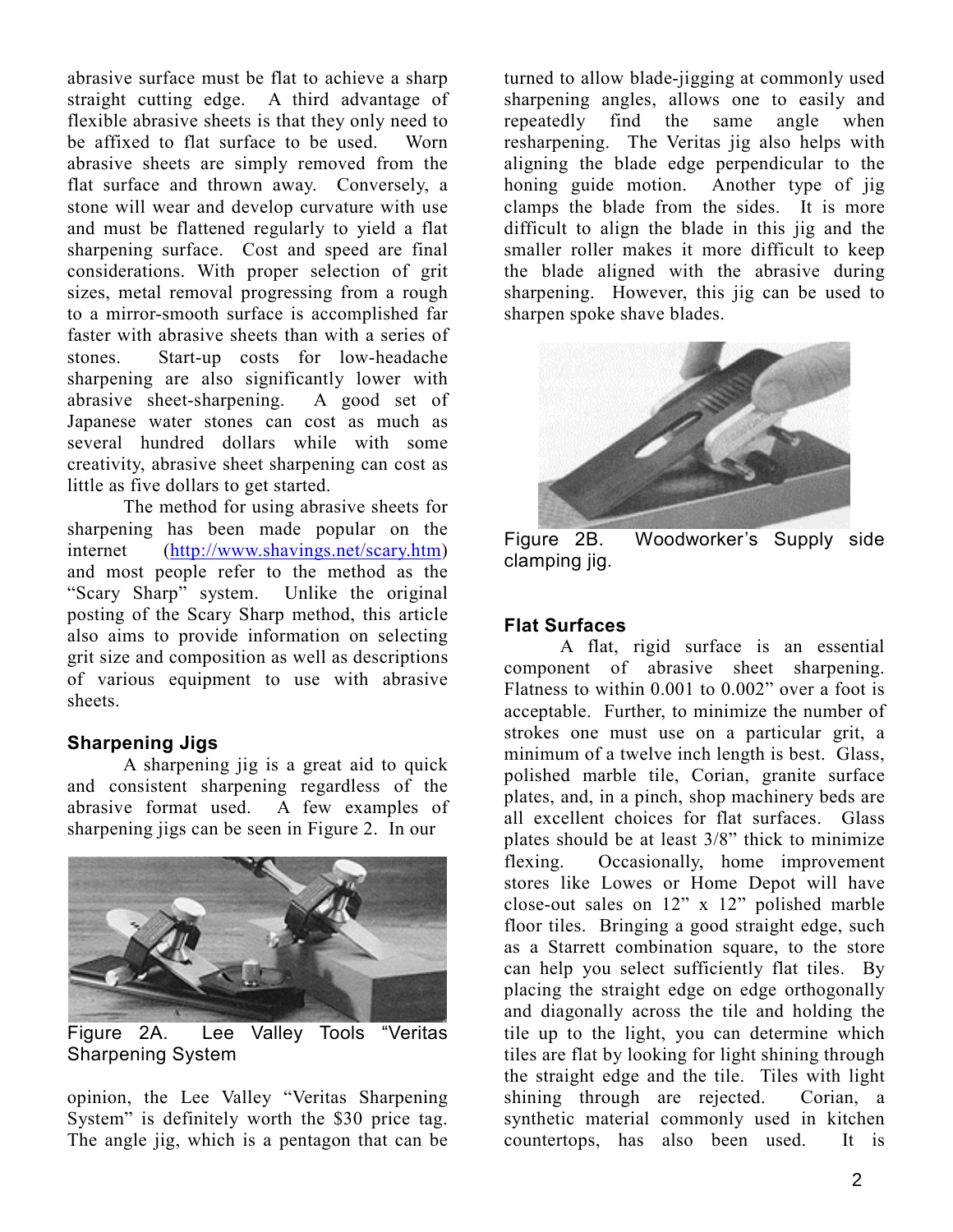machinable with shop tools and some people have gone so far as to drill an array of holes in a Corian slab, then mount the slab in a box that has a vacuum port on it to make an inverse plenum. When the vacuum is turned on, suction generated at the holes in the Corian is used to hold the abrasive sheets onto the surface Machinists frequently use granite surface plates for layout and jigging in metalworking. Tool room, or Grade B, 12" x 18" surface plates with overall accuracies of  $\pm 0.0001$ " can be purchased for about \$30 plus shipping  $(-\$35)$ . While this surface is relatively expensive, it is very durable and could be used for other things that may require an exceptionally flat surface. Finally, a flat machinery surface can be used for experimenting. Jointer beds and iron table saw tops are good surfaces to use, but not very convenient for a long-term sharpening setup. Ideally, one would like to have the whole series of abrasive sheets attached to a readily accessible surface so that touch-ups are quick and easy.

### **Abrasive Sheets – The Nitty Gritty**

 Recently, one of us (BT) had a conversation with an abrasive specialist about sharpening with abrasive sheets glued to a flat surface. While this individual's company does not conduct research on sharpening, they do study smoothing and polishing metals. Making the assumption that smoothing and polishing are functionally the same as sharpening, in that two surfaces are smoothed and polished in sharpening, the following information can be used to make the best choices in buying abrasive for sharpening.

# *Abrasive Composition*

 For metal working, there are three materials to choose from- silicon carbide, aluminum oxide and alumina-zirconia. Silicon carbide fractures easily with use, so it wears out by breaking into smaller particles. It cuts rapidly and makes a consistent scratch pattern during its life, but it has a very short life in the coarse to medium grits when grinding hard metals. Therefore, is not recommended for coarse, fast metal removal. However, it is the only material readily available in very small grit sizes  $({\sim}600 - 2000)$  so it is the only choice for

final polishing. Aluminum oxide is exceptionally durable and it wears by rounding the grains so the effective grit size becomes smaller with use and cutting efficiency decreases. It is the recommended material for grinding and polishing hard metal in the medium/fine grits  $(-220 - 600)$ . Aluminazirconia tends to combine the best qualities of the other two materials, but it is more expensive. It provides particularly fast material removal in the coarser grits  $(\sim 80 - 220)$  and, therefore, it is recommended for this use. It is only available in coarser grits because these grits offer a cost-effective advantage over aluminum oxide not found with the finer grits.

# *Grit Grade Choice*

It is often possible to proceed from a coarse ground surface to a polished surface with as little as 5-10 strokes on each grit size when the sizes are wisely chosen. Abrasive sheet sharpening can be very fast because it is possible to start sharpening with coarse, aggressive grits and proceed in small steps to smaller grits and their corresponding small scratches. The abrasive sheets cost pennies each, so unlike stones, it is practical to have at hand the optimum progression of grit sizes so that each smaller grit has but a small task to remove the previous scratch size.

 For metal finishing, or wood finishing for that matter, abrasive companies typically recommend skipping not more than one grit size in the smoothing and polishing process. In some metal finishing operations no sizes are skipped in the final stages of polishing. In terms of the actual particle size of the abrasive particle, this rule of thumb translates to about a 33% reduction in grit size for each step in the coarser grits, decreasing to about a 25% reduction per step in the finer grits.

 Complicating the grit selection process is the difference in grading scales between Europe and North America. The European scale is defined by the Federation of European Producers Association, or FEPA. The FEPA scale uses a "P" prefix in its numbering scheme. The North American scale is defined by the Coated Abrasives Manufacturers Institute, or CAMI. The CAMI scale uses no prefix in its numbering system. Other than the "P" prefix,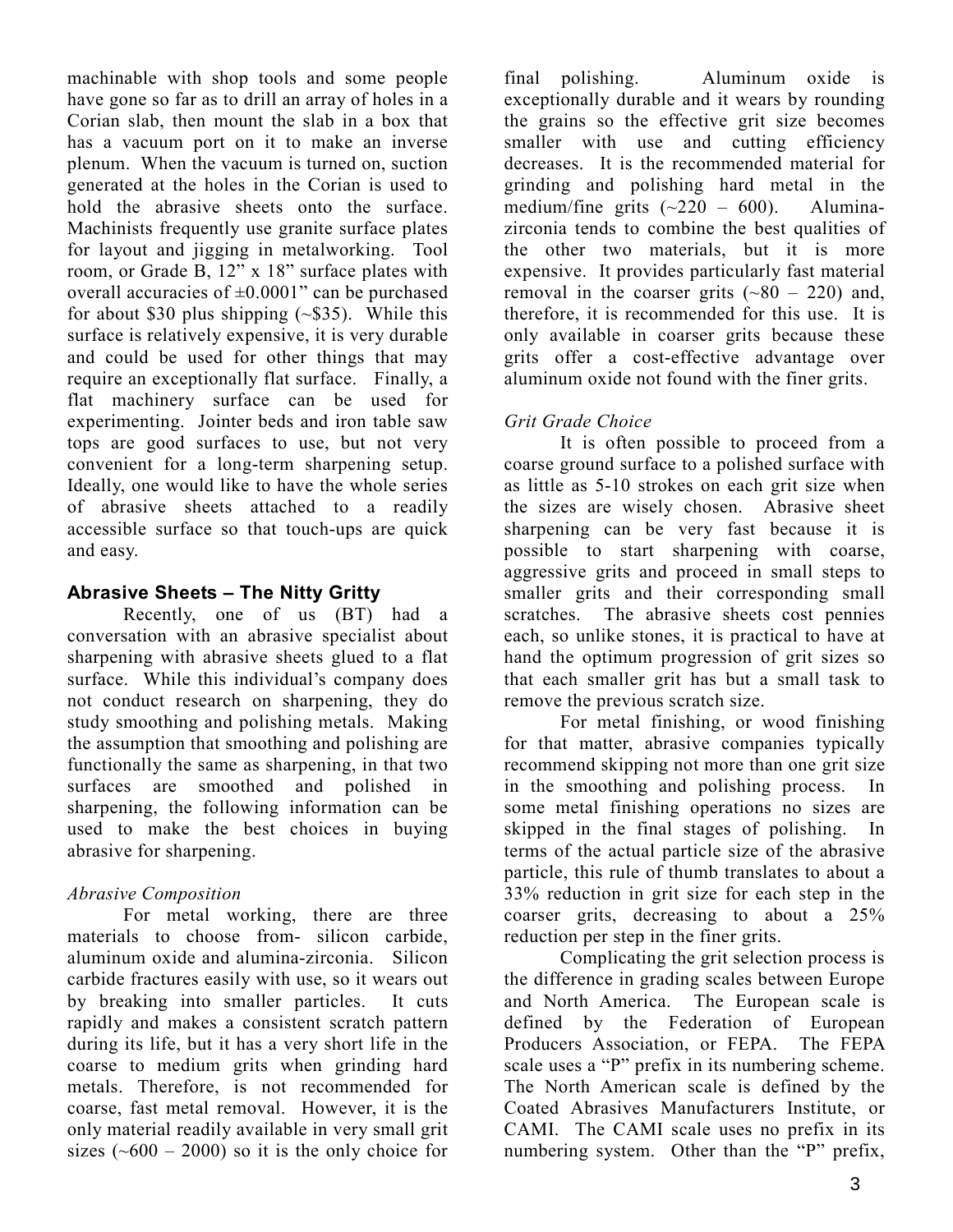the numbers look the same, but in the fine grits the grit size for the same number differs substantially. Up to 220 the FEPA and CAMI scales are essentially the same particle size. So, for example, P220 and 220 are the same 66 micron particle size, but FEPA P1000 is an 18 micron particle size and CAMI 1000 uses a 9 micron particle.

 The following is one possible recommended series of FEPA grits that results from the 33 to 25 % grit particle size reduction rule- P100, P150, P220, P320, P500, P800, P1200, and P2000. (Another possibility would be P80, P120, P180, etc.) This series would efficiently produce a good polished finish on metal. In the CAMI scale, one would use the following series- 100, 150, 220, 280, 360, 500, 800, 1000. The sharpening paper available from Klingspor is German and therefore graded with the FEPA scale (see "Sources" at the end of this article).

 Presuming the experience of metal smoothing and polishing is relevant to sharpening, then the above suggested grit series would be a place to start in optimizing grit selection for sharpening. While the cost of abrasive paper is not high, there still is a large number of sizes to keep on hand. It is reasonable to question if they are all necessary. Unfortunately, there is not a simple answer to this question. The first concern is what grit size to start with. An 80 or 100 grit abrasive paper is very aggressive in removing metal, especially with alumina-zirconia. Sharpening with these sizes is a reasonable alternative to using a bench grinding wheel for nick removal as well as initial preparation of the cutting tool. In the grit range of P100 to P600 it is easy to follow sharpening progress with a 10X magnifying glass. If only one grit size is skipped in this range, the next smaller size rapidly removes the scratches of the preceding size. As little as 5-10 strokes on a 12" length of paper is all that is required. In addition, the abrasive can be reused several times. However, if two grit sizes are skipped, it takes a long time to remove scratches from the previous grit size and the abrasive wears out after only one or two uses. Therefore, for both time and cost efficiency, one should have on hand P100, P150, P220, P320, P500, P800 abrasive paper,

and perhaps P80 for flattening plane irons and chisels, or for serious nick removal.

 Where one starts in this series depends on how much material needs to be removed to establish a straight, smooth, nick-free edge. One might start at 80 or 100 to remove coarse grinder scratches on a new chisel or plane, or to flatten the face of a plane iron or chisel. As a point of comparison, a soft 80 grit aluminum oxide grinding wheel at 3600 RPM leaves scratches approximately equal in size to those left by P120 grit alumina-zirconia. If the tool is simply dull, one can start at least as fine as P320.

 There is little disagreement that one should sharpen to at least P800 (for comparison, a 1000 grit Japanese water stone equals FEPA P800 and CAMI 500 in abrasive sheets). Not everyone agrees how much beyond P800 is necessary. As a point of comparison, a 6000 grit Japanese water stone is equivalent to CAMI 1500 abrasive paper which is a third the particle size of FEPA P2000 paper. Some people recommend continuing to P2000 in abrasive paper and then stropping, while others stop at grits coarser than P2000 and then strop. (The strop will be covered in the next section.) Many go to P2000 because it is cheap and easy to do, and this approach is the best available when using abrasive sheets. The cost or time of potential over-kill is not high.

 Above P800 grit it is harder to follow progress with the magnifying lens so it is more subjective to determine whether there is much to be gained by using the series P1000, P1200, P1500, P2000, or whether some of these sizes could be skipped. The metal finishing people would use all these grades. A case could be made for skipping P1200.

You will note that these recommendations are different from the "Scary Sharp" system. We believe the "Scary Sharp" recommendations were based on what grits were available in common stores and not what made the most sense for efficient sharpening. Major suppliers of abrasives, such as 3M or Klingspor, can supply abrasive sheets in any grit size, so choices can be made for optimum performance.

 To summarize, sharpening with P100, P150, and P220 alumina-zirconia is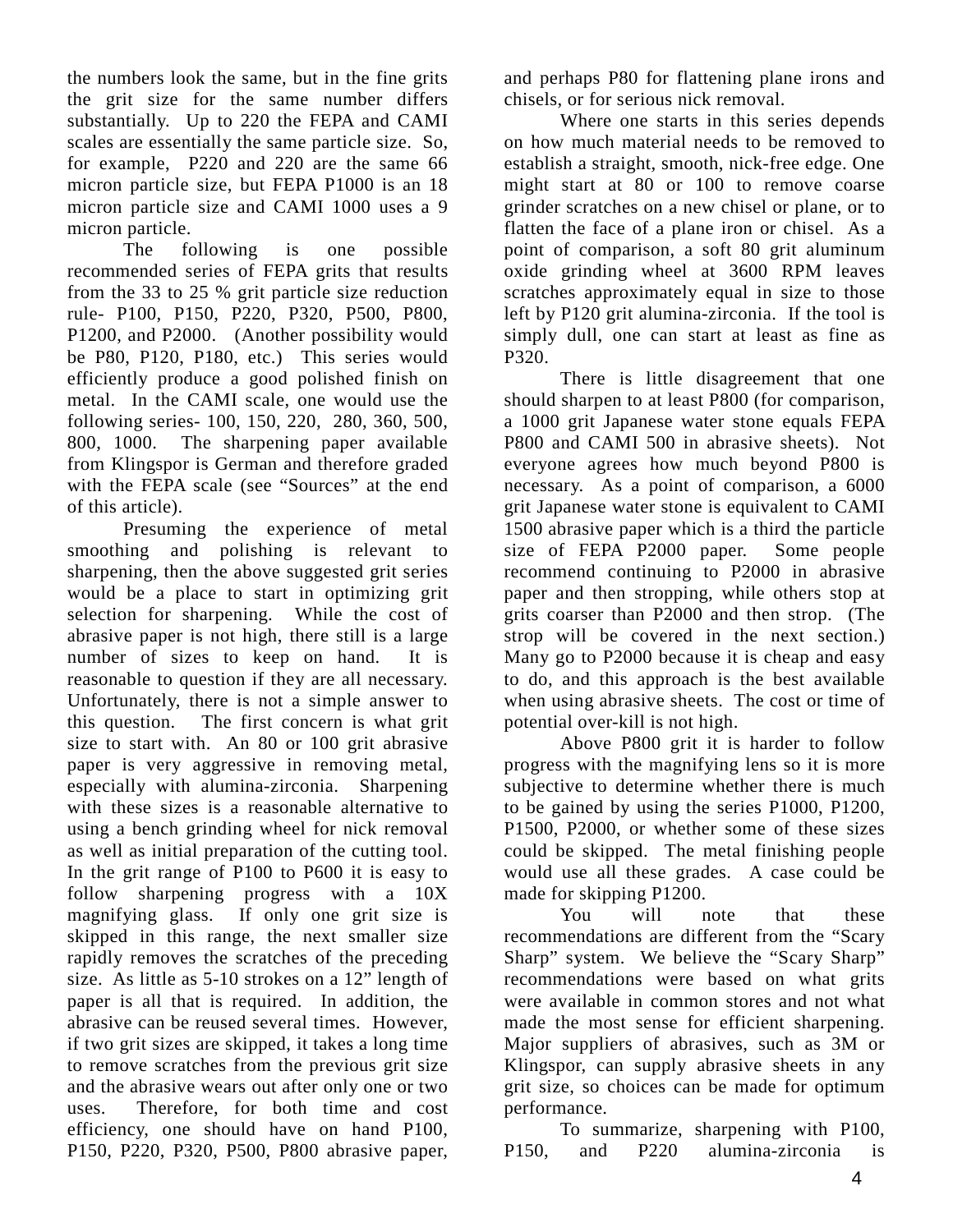recommended, followed by P320, P500 and P800 alumina, followed by P1200, and P2000 silicon carbide. In the CAMI grade, it is possible to continue to 1500 and 2000 but we have insufficient experience to know if these additional grits are necessary. A table with the recommended grits and abrasive particle diameters is included in Appendix A.

 The suggested abrasives can be purchased with an adhesive already applied. This format is called PSA (pressure sensitive adhesive) sheets. Alternatively, spray adhesive can be applied. Both 3M T75 and Elmer's Spray Adhesive have been tested and found to be appropriate for this use.

 When worn-out abrasive sheets are removed from glass or other surfaces, a film of adhesive sometimes remains. It must be removed before attaching a fresh sheet of abrasive, otherwise the residue could make lumps under the fresh sheet. A paper towel wet with acetone will remove old adhesive. Mineral spirits are useable, but much less effective.

# **The Strop**

 A strop is a flat piece of leather attached to a board. The leather is oiled and a fine abrasive is rubbed into it. The strop is the last step in sharpening and it puts the fine final touches to a newly sharpened edge. If a blade is stropped occasionally while in use, a good quality blade will retain its edge indefinitely, unless the blade has acquired nicks during use. Usually, green sticks of chromium oxide are used, but some people use red sticks of jeweler's rouge as well. Essentially, the chromium oxide serves as the abrasive affixed to the oiled leather strip. In days gone by, a barber would use a strop to keep his straightblade razor sharp for shaving. A good size for a leather strop is about 3" by 16". The strip can be glued to a flat block of wood and trimmed. When it's metal polishing properties diminish, you simply rub more chromium oxide into the leather and it is recharged.

### **General Instructions**

### *Bevel shaping*

 The first steps you want to take in sharpening a beveled edge is to either flatten the face (the plane that meets the bevel to make the

cutting edge) or put a rough edge on the bevel. Which step is performed first is not critical, but grinding the bevel first may make the faceflattening step faster if there are any deep nicks near the cutting edge. Putting a rough edge on the bevel can be performed carefully with a bench grinder or with an aggressive grit alumina-zirconia abrasive sheet mounted on a flat surface. Some have found that a belt sander clamped upside-down also works. Techniques used for rough bevel shaping are identical to honing and are covered in the section entitled "*Honing the bevel*". When a bench grinder is used, the preferred grinding wheel is an 8" white aluminum oxide wheel, 80 grit, turning at 1800 RPM. If you are starting from scratch, this is a setup that we recommend buying. However, a 6" x 3600 RPM grinder is acceptable. The gray silicon-carbide wheels that typically come with grinders have a tendency to cut too hot, causing a tool-steel blade to lose its temper and leave it too soft to hold an edge. If you see blue color on the metal, the temper has been lost and no matter how perfect an edge that you put on it, it will not be tough enough to hold that edge. Even with a cooler, more friable wheel material such as aluminum oxide, it is still possible to overheat the metal. The only practical solution to repair an overheated blade is to completely remove the metal that has turned blue with better grinding technique. A rule of thumb is that when the metal becomes uncomfortably hot to hold with bare hands, stop grinding and continue after the metal cools down. With practice, a bench grinder quickly removes deep dings on the edge of the blade that might make face-flattening or bevel angle changing a near impossible task. It is worth mentioning that obtaining an accurate and repeatable bevel angle on the blade is most easily achieved with a good tool rest. The tool rests that come with most grinders are too flimsy and not large enough to use for accurate sharpening. Replacement rests can be made easily or purchased. A commercially available jig from Lee Valley Tools (that might inspire one of your own designs made from wood) is shown in Figure 3. The angle of the jig should be adjusted to equal the angle that will be used to hone the bevel. An inexpensive metal-working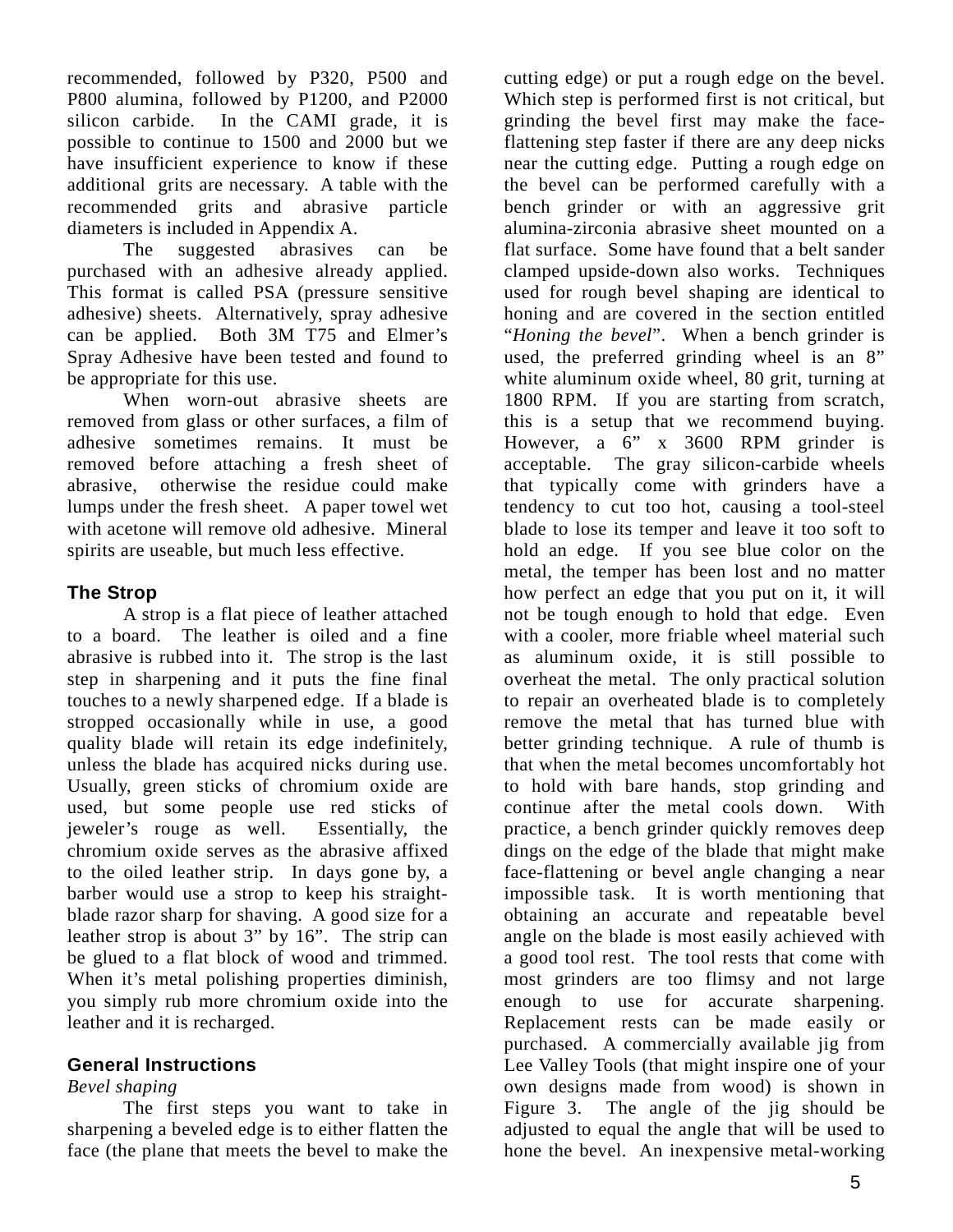protractor is of good help here. The squareness of the blade edge to the blade side can be checked with a square.



Figure 3. Grinder Sharpening Jig

# *Face flattening*

 Flattening of the blade face only needs to be performed once, but it is critical that the face is extremely flat. *In other words, the blade's cutting edge can only be sharp and smoothcutting if both the bevel and face surfaces are pristine.* Beginning with an aggressive grit alumina-zirconia sheet attached to an edge of a flat-surface the blade can be sharpened with the bevel up and facing the interior of the flat surface with a side-to-side stroke or it may be moved with an in-line ("stabbing") stroke on the abrasive sheet. The motion should be slow, with even pressure applied. The important point to remember is that the resulting face surface should be perfectly flat. With the sideto-side stroke, there is a greater tendency to produce a convex face, but if you are careful, it can be more rapid than the in-line stroke. Flatness may be checked with a Starrett-quality straight edge as you experiment with whichever motion you prefer. Some people have found that applying pressure on only one direction of the stroke is easier to control and helps prevent rounding of the face. Approximately  $1/2 - 1$ " from the cutting edge is all that needs to be flattened; *there is no benefit from flattening beyond this distance.* Intermittently brushing or vacuuming the metal filings from the abrasive sheet will help prevent overloading the sheet and speed the process. When the scratches on the face, especially those that are within about an  $1/8 - 1/4$ " of the bevel edge, are uniform and all low spots in the same area have been removed, you are ready to move up to the next finer grit. It should be noted that that **all** of the flattening process **must** occur with the first grit size. **The most common error in using abrasives is not starting with a sufficiently coarse grit to efficiently do the necessary material removal to prepare the tool for sharpening. This grit must do all the necessary shaping or flattening and edge defect removal. The task of all subsequent grits is simply to remove the scratches of the previous grit.**

 The blade should be wiped free of any debris or abrasive particles that may have clung to it before putting it down on the next grit size. With the same motions used in the first flattening step, work out all of the previous grit's scratches. This can easily be followed visually with the aid of a magnifying glass, or better yet, a 10X jeweler's-style loupe. A glance right before you start on the next finer grit will allow you to see when the coarse scratches have been removed.

 Using the recommended grit sizes in Appendix A and applying moderate pressure on the blade, as few as 5 or 6 strokes may be all that is necessary to remove the previous grit's scratches. The finer silicon carbide abrasive sheets require wetting with water to prevent them from loading. Finally, the last step of face-flattening ends with a strop charged with chromium-oxide to put the final surface on the face. Care should be taken to only pull the blade edge on the leather; otherwise, the leather will cut very easily. Near the higher grits and the stropping step, the face should take on mirror-like qualities. This is a good indicator that when finished with the bevel, the blade will be one of the sharpest you have ever used!

# *Honing the bevel*

 The bevel-honing process is very similar to that of face-flattening except that a jig is used to hold the blade at a fixed angle while honing. After the blade is placed into the jig at the desired angle, the jigged blade is *pulled* across the largest-grit abrasive sheet with moderate pressure near the bevel edge and only enough thumb pressure on the jig body to guide the blade straight across the sheet. After the first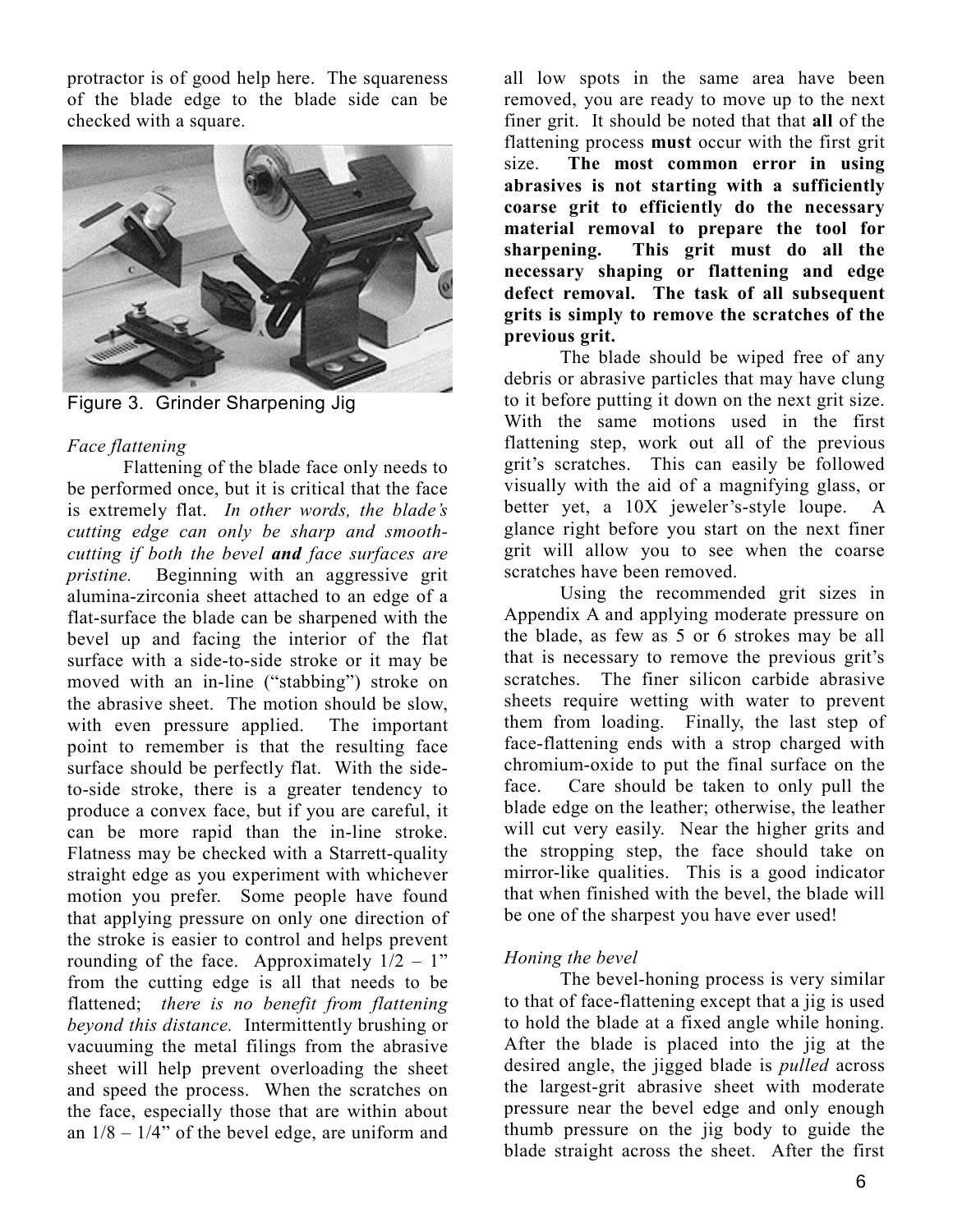stroke, the bevel should be examined to determine if the blade is properly jigged. The bevel should be exactly parallel to the jig's wheel (perpendicular to the pull stroke). If the scratches from the first stroke are longer on one side of the bevel than the other, the blade should be carefully rotated (nudged while clamped) into position and checked with another pullstroke across the abrasive sheet. After the blade is properly aligned, you are ready to go through the grit sizes as per the face-flattening procedure.

 If a grinding wheel was used to shape the bevel, it is unnecessary to hone the concave shape out of the hollow-ground bevel. Because only the first few microns of the bevel is doing the real cutting work, only the first few microns really need to be honed. Because it is difficult to see only a few microns with the naked eye, honing a hollow ground bevel so that the first  $1/64 - 1/32$ " of the edge is flat is sufficient. Honing only a small amount of a hollow ground bevel in this manner also speeds up the process of honing and re-honing because less metal has to be removed. As the bevel is honed at the smaller grits, less pressure is needed to removed the previous grit's scratches. Also, there will be a "wire edge" that forms along the face at the bevel as the bevel is honed. This is normal and it will eventually fall off at the highest grits. Some people remove the wire edge with their finger (pushing away from the blade!) after each grit size is finished. The formation of a wire edge on the next smaller grit is an indicator that the previous grit's scratches have been removed. Similar to face-stropping, it is essential that only pull strokes be used or the strop leather will be cut.

### *Testing sharpness*

 One way to determine if a blade is sharp is to pare across the endbrain of a softwood (e.g. a common 2" x 4"). If the blade easily and smoothly slices the wood fibers, the blade is sharp. Some people will shave some arm hair with their blade to determine if the edge is sharp. If the blade pushes the hair over, the edge is deemed less than optimal (but still may work!) and if the hairs are easily shaved, the blade is wonderfully sharp (USE CAUTION WHILE DOING THIS – shaving accidents have

happened to at least one author of this article). A third way is to scrape the edge of a plastic ball point pen housing at an oblique angle. If the edge catches at low angles the edge is considered sharp. Ultimately, a blade is best tested by using it. If the blade is a chisel, you should be able to pare without excessive force and the cut should be very smooth both with and against the grain. If the blade is a plane iron and inserted into a well-tuned plane, it should cut smoothly and produce nice "curls".

### *Resharpening*

 Fortunately, when the tool becomes dull only a few of the above steps are necessary to restore the edge. A few strokes on the strop may be all that is necessary for a chisel. Often a plane iron will have tiny nicks that will require re-honing on the abrasive sheets. The Veritas jig makes this task much easier. The angle setting device enables the tool to be mounted into the jig exactly like it was when the tool was first sharpened. Furthermore, the jig has a cam that increases the angle either 1 or 2 degrees. This feature is especially useful for resharpening as it enables the tool to be adjusted, when necessary, to focus sharpening near the cutting edge. The starting grit will depend on how much material needs to be removed. The starting step must produce a wire edge. This wire edge is an indication that the dull rounded part of the old edge has been removed. The wire edge will not form until the old rounded edge is removed. For a plane iron approximately 320 grit may be a good starting place. It is better to start too coarse than too fine. Starting too fine wears out the abrasive prematurely and there may not be enough metal removed to establish a new sharp edge.

### **Conclusion**

 If you are not experienced sharpening tools, all this information may appear intimidating. It should not be. If you try sharpening with a jig and abrasive sheets you will get an acceptable result the first time. It may or may not be perfect, but it does not have to be perfect to be useable. You tool will cut better than you could have imagined. While you are getting more experience using your sharp tools, you will be perfecting your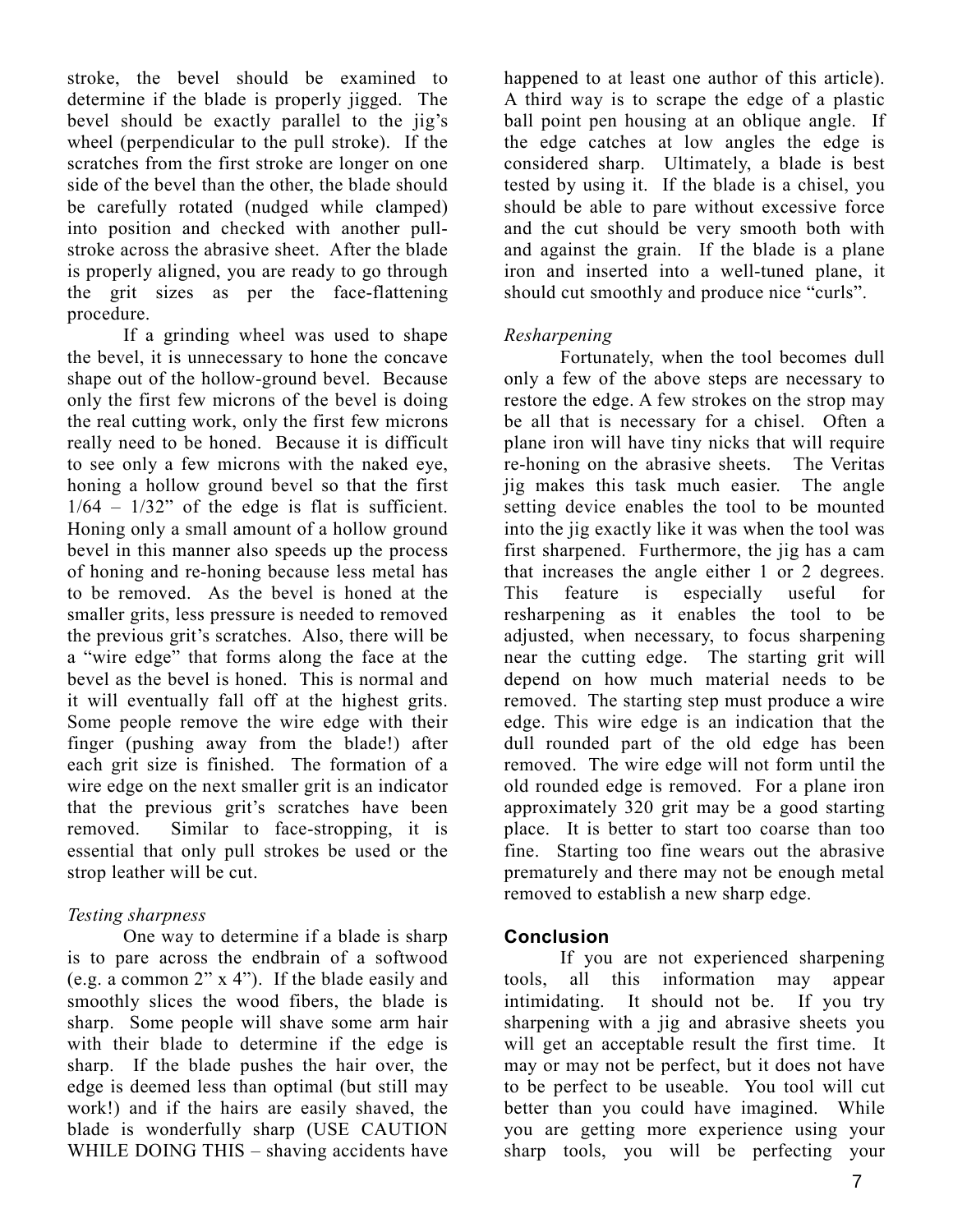sharpening technique. Best of all, you will neither spend excessive time sharpening nor a lot of money acquiring the necessary materials.

# **Sources for Materials**

- abrasive sheets: Klingspor ([www.klingspor.com\), S](http://www.klingspor.com)upergrit ([www.supergrit.com\)](http://www.supergrit.com/)
- sharpening jigs: Lee Valley Tools ([www.leevalley.com\), W](http://www.leevalley.com)oodworker's Supply (w[oodworker.com\)](http://woodworker.com/)
- chromium oxide: nearly any mail order woodworking supplier
- granite surface plates (Grade B): Penn Tool Co. ([www.penntoolco.com\), G](http://www.penntoolco.com)rizzly Industrial, Inc. ([www.grizzlytools.com](http://www.grizzlytools.com/)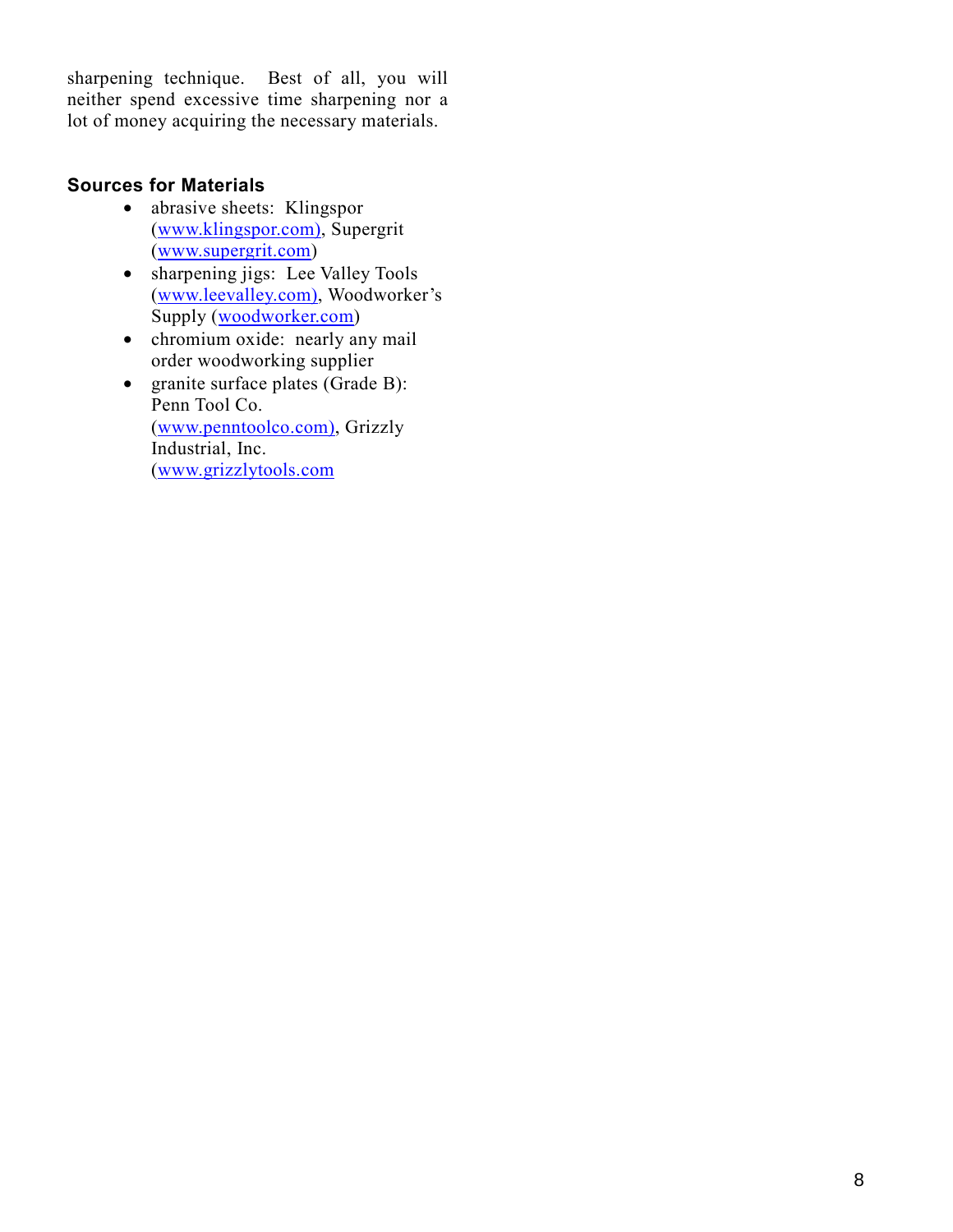# **APPENDIX A – Recommended Grit Sizes**

| <b>FEPA grit (Europe)</b> | micron | % of previous grit |
|---------------------------|--------|--------------------|
| 100                       | 156    |                    |
| 150                       | 97     | 62                 |
| 220                       | 65     | 67                 |
| 320                       | 46.2   | 71                 |
| 500                       | 30.2   | 65                 |
| 800                       | 21.8   | 72                 |
| 1200                      | 15.3   | 70                 |
| 2000                      | 9.5    | 62                 |
|                           |        |                    |
| or alternatively          |        |                    |
| 80                        | 197    |                    |
| 120                       | 127    | 64                 |
| 180                       | 78     | 61                 |
| 240                       | 58.5   | 75                 |
| 360                       | 40.5   | 69                 |
| 500                       | 30.2   | 75                 |
| 800                       | 21.8   | 72                 |
| 1200                      | 15.3   | 70                 |
| 2000                      | 9.5    | 62                 |

# **CAMI grit (North**

| America)         | micron | % of previous grit |
|------------------|--------|--------------------|
| 100              | 141    |                    |
| 150              | 93     | 66                 |
| 220              | 66     | 71                 |
| 280              | 44     | 67                 |
| 360              | 28.8   | 65                 |
| 500              | 19.7   | 68                 |
| 800              | 12.3   | 62                 |
| 1000             | 9.5    | 77                 |
| or alternatively |        |                    |
| 80               | 192    |                    |
| 120              | 116    | 60                 |
| 180              | 78     | 67                 |
| 240              | 53.4   | 68                 |
| 320              | 36     | 67                 |
| 400              | 23.6   | 66                 |
| 600              | 16     | 68                 |
| 1000             | 9.5    | 59                 |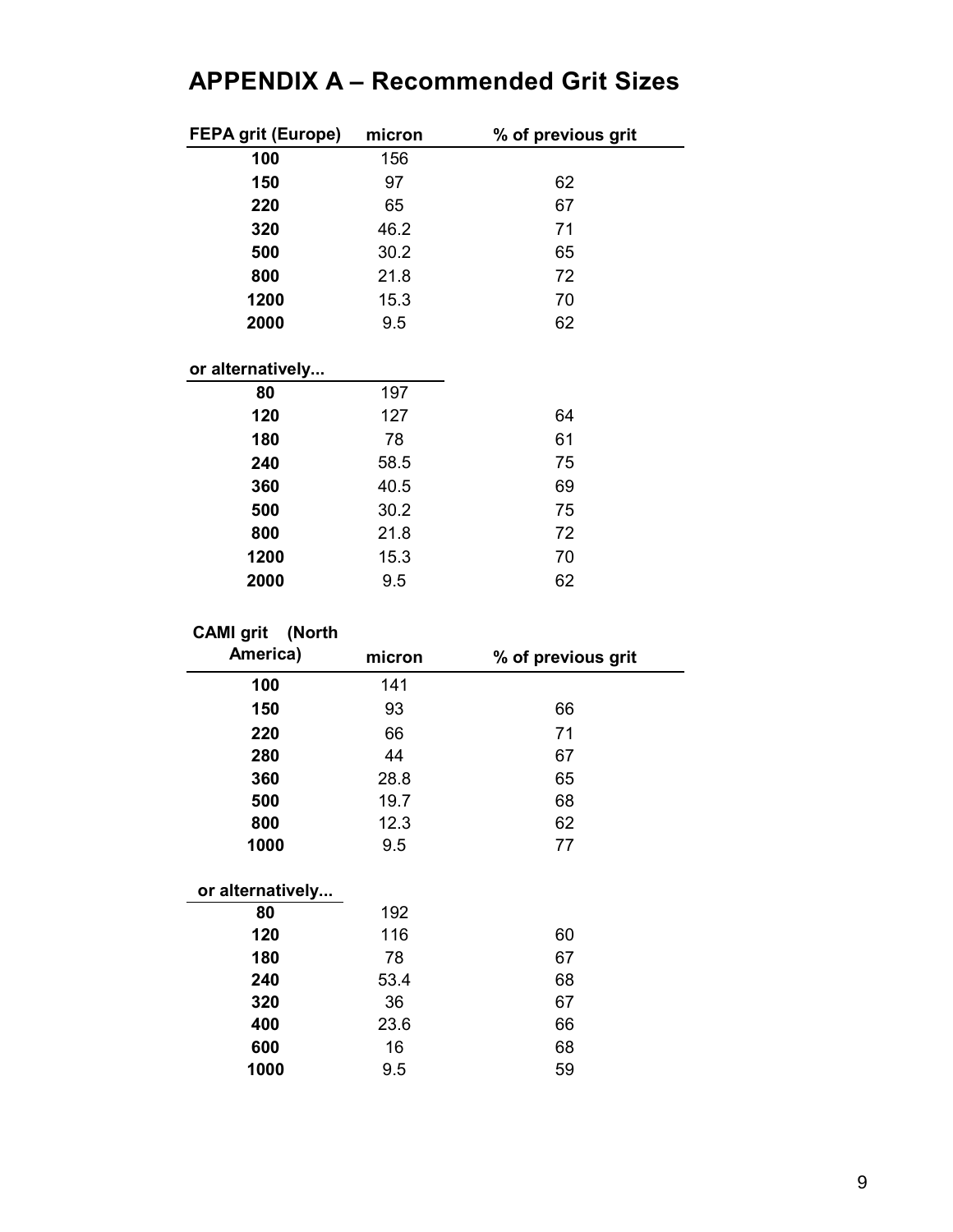# **Abrasive Grading Scales for Sandpaper Appendix B - Quick Reference for**

|                | <b>CAMI</b><br><b>FEPA</b><br>(U.S. Std)<br>(P-Scale) |                  | <b>Finishing</b> | <b>Average Grit Particle Size</b> |               |  |
|----------------|-------------------------------------------------------|------------------|------------------|-----------------------------------|---------------|--|
|                | (See Note 1)                                          | (See Note 2)     | <b>Scale</b>     | <b>Microns</b>                    | <b>Inches</b> |  |
|                | $\overline{1200}$                                     |                  |                  |                                   |               |  |
|                | 1000                                                  | P2000            |                  | 9.6                               | 0.00042       |  |
| ပ              | 800                                                   | P1500            |                  | 12.3                              | 0.00051       |  |
| z              |                                                       | P1200            | A16              | 15.8                              | 0.00060       |  |
|                | 600                                                   |                  |                  | 16.0                              | 0.00062       |  |
| $\mathbbmss{}$ |                                                       | P1000            |                  | 18.3                              | 0.00071       |  |
| S              | 500                                                   |                  |                  | 19.7                              | 0.00077       |  |
|                |                                                       | P800             | A25              | 21.8                              | 0.00085       |  |
| z              | 400                                                   |                  | A30              | 23.6                              | 0.00092       |  |
|                |                                                       | P600             | A35              | 25.8                              | 0.00100       |  |
| щ              | 360                                                   |                  |                  | 28.8                              | 0.00112       |  |
|                |                                                       | P500             |                  | 30.2                              | 0.00018       |  |
|                |                                                       | P400             | A45              | 35.0                              | 0.00137       |  |
|                | 320                                                   |                  |                  | 36.0                              | 0.00140       |  |
|                |                                                       | P360             |                  | 40.5                              | 0.00158       |  |
|                | 280                                                   |                  |                  | 44.0                              | 0.00172       |  |
|                |                                                       | P320             | A60              | 46.2                              | 0.00180       |  |
|                |                                                       | P280             |                  | 52.5                              | 0.00204       |  |
| O              | 240                                                   |                  | A65              | 53.5                              | 0.00209       |  |
| Z              |                                                       | P240             | A75              | 58.6                              | 0.00228       |  |
|                |                                                       | P220             | A90              | 65.0                              | 0.00254       |  |
| H              | 220                                                   |                  |                  | 66.0                              | 0.00257       |  |
| $\vdash$       | 180                                                   | P180             | A110             | 78.0                              | 0.00304       |  |
| $\circ$        | 150                                                   |                  | A130             | 93.0                              | 0.00363       |  |
| $\circ$        |                                                       | P <sub>150</sub> |                  | 97.0                              | 0.00378       |  |
| Σ              | 120                                                   |                  |                  | 116.0                             | 0.00452       |  |
| ၯ              |                                                       | P120             | A160             | 127.0                             | 0.00495       |  |
|                | 100                                                   |                  |                  | 141.0                             | 0.00550       |  |
|                |                                                       | P <sub>100</sub> | A200             | 156.0                             | 0.00608       |  |
|                | 80                                                    |                  |                  | 192.0                             | 0.00749       |  |
|                |                                                       | P80              |                  | 197.0                             | 0.00768       |  |
| O              |                                                       | P60              |                  | 260.0                             | 0.01014       |  |
| Z              | 60                                                    |                  |                  | 268.0                             | 0.01045       |  |
|                |                                                       | P <sub>50</sub>  |                  | 326.0                             | 0.01271       |  |
| <b>I</b>       | 50                                                    |                  |                  | 351.0                             | 0.01369       |  |
| O              |                                                       | P40              |                  | 412.0                             | 0.01601       |  |
| $\supset$      | 40                                                    |                  |                  | 428.0                             | 0.01669       |  |
| $\circ$        |                                                       | P36              |                  | 524.0                             | 0.02044       |  |
| $\propto$      | 36                                                    |                  |                  | 535.0                             | 0.02087       |  |
|                |                                                       | P30              |                  | 622.0                             | 0.02426       |  |
|                | 30                                                    |                  |                  | 638.0                             | 0.02488       |  |
|                | 24                                                    |                  |                  | 715.0                             | 0.02789       |  |
|                |                                                       | P24              |                  | 740.0                             | 0.02886       |  |

#### Notes:

- 1. CAMI = Coated Abrasives Manufacturers Institute (North America) (Allows a wide tolerance range of particle sizes within the definition of a particular grit)
- 2. FEPA = Federation of European Producers Association (More consistent sized grit particles than CAMI)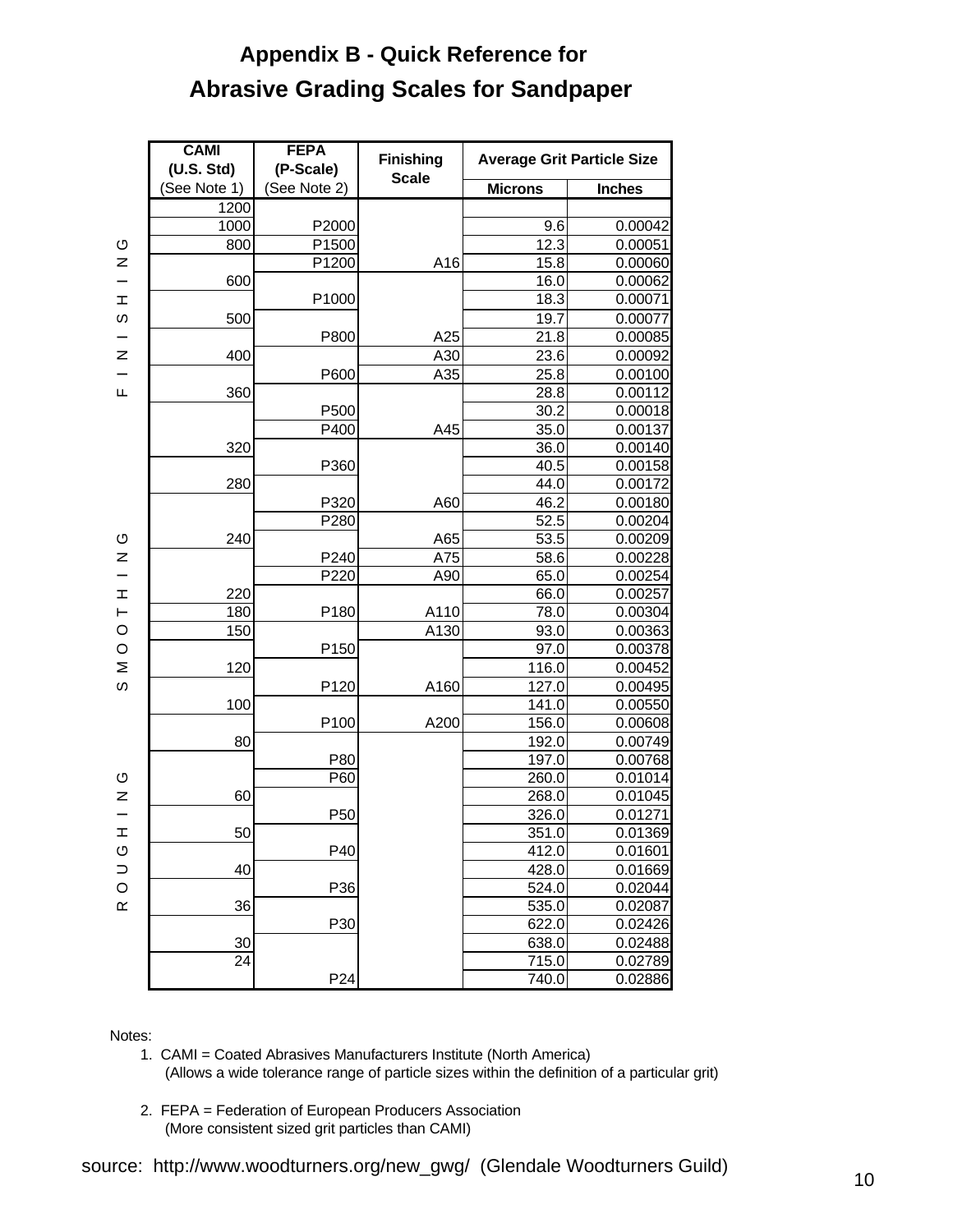# **APPENDIX C – Abrasive Equivalents**

| Stones, hones and micron belts.                   | Belts and wheels |                         | Waterstones |                              |  |
|---------------------------------------------------|------------------|-------------------------|-------------|------------------------------|--|
| NOTE: Scotch-Brite table is below this table      | CAMI<br>(USA)    | <b>FEPA</b><br>(Europe) | Japan       | Average grit size in microns |  |
|                                                   | 12               |                         |             | 1842                         |  |
|                                                   |                  | P12                     |             | 1764                         |  |
| *American National Standards Institute<br>B74.12. | $12*$            |                         |             | 1600                         |  |
|                                                   | $16\,$           | P16                     |             | 1322                         |  |
|                                                   | $16*$            |                         |             | 1092                         |  |
|                                                   |                  | P20                     |             | 984                          |  |
|                                                   | $20*$            |                         |             | 940                          |  |
|                                                   | 20               |                         |             | 905                          |  |
|                                                   | $24*$            |                         |             | 686                          |  |
|                                                   |                  | P <sub>24</sub>         |             | 740                          |  |
|                                                   | 24               |                         |             | 715                          |  |
|                                                   | $30\,$           |                         |             | 638                          |  |
|                                                   |                  | P30                     |             | 622                          |  |
|                                                   | $30*$            |                         |             | 559                          |  |
|                                                   | 36               |                         |             | 535                          |  |
|                                                   |                  | P36                     |             | 524                          |  |
|                                                   | 40               |                         |             | 428                          |  |
|                                                   |                  | P40                     |             | 412                          |  |
|                                                   | 50               |                         |             | 351                          |  |
|                                                   |                  | P50                     |             | 326                          |  |
|                                                   | 60               |                         |             | 268                          |  |
|                                                   |                  | P60                     |             | 260                          |  |
|                                                   |                  | P80                     |             | 195                          |  |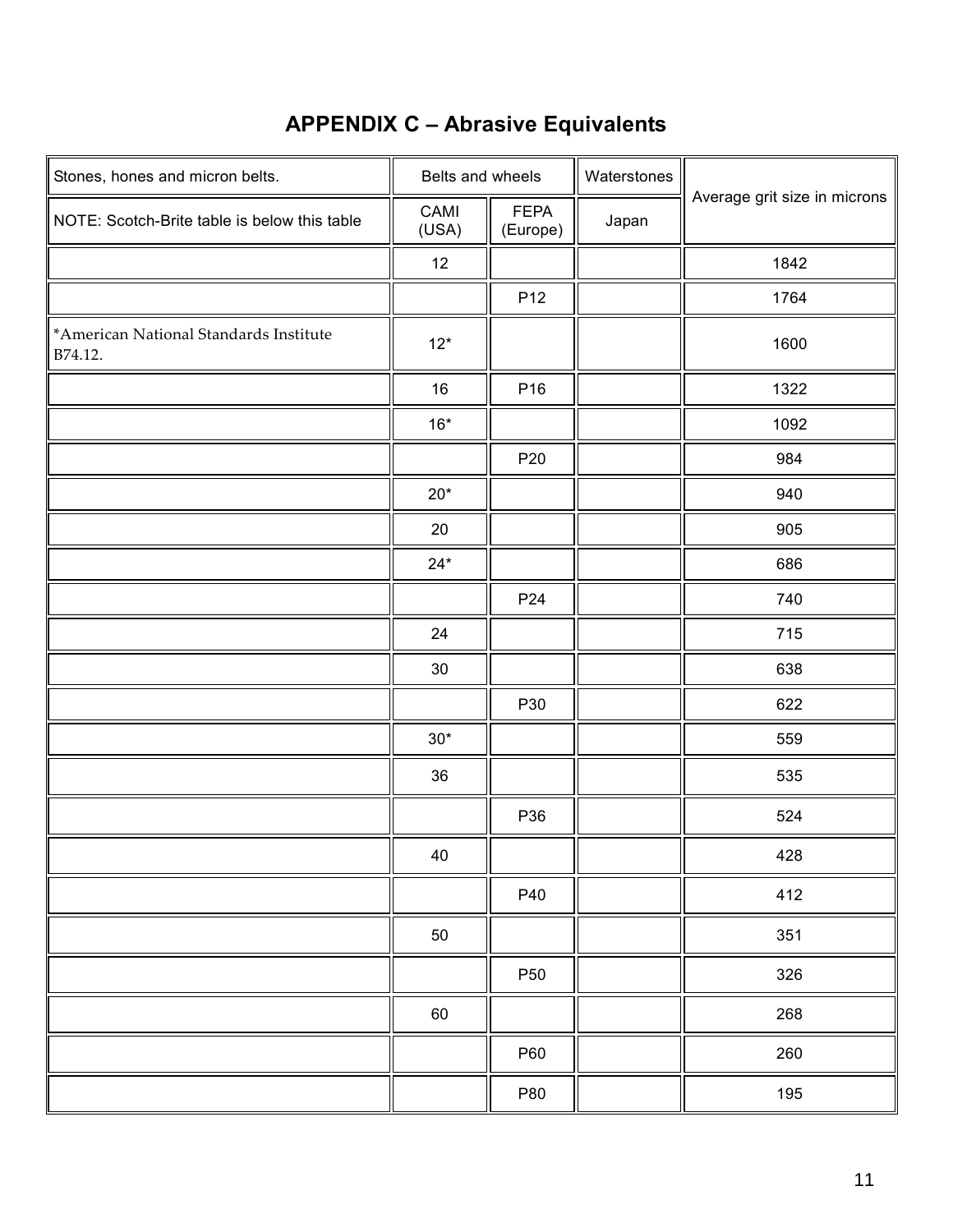|                                           | 80    |      |     | 192  |
|-------------------------------------------|-------|------|-----|------|
|                                           |       | P100 |     | 156  |
| Coarse Crystolon                          | 100   |      | 150 | 141  |
|                                           |       | P120 |     | 127  |
|                                           | 120   |      |     | 116  |
| 100 micron belt                           |       |      |     | 100  |
|                                           |       | P150 |     | 97   |
| Medium Crystolon, coarse India            | 150   |      |     | 93   |
| 80 Micron belt                            |       |      |     | 80   |
|                                           | 180   | P180 | 240 | 78   |
| 3M 74 micron diamond stone                |       |      |     | 74   |
|                                           | 220   |      |     | 66   |
|                                           |       | P220 |     | 65   |
| 60 Micron belt, extra coarse diamond hone |       |      |     | 60   |
|                                           |       | P240 |     | 58   |
| Medium India, fine Crystolon              |       |      | 280 | 54   |
|                                           | 240   |      |     | 53.5 |
|                                           |       | P280 |     | 52.5 |
| Coarse Diamond                            |       | P320 |     | 46.2 |
| Fine India                                | 280   |      | 360 | 44   |
|                                           |       | P360 |     | 40.5 |
| 3M 40 micron diamond stone & belt         | "400" |      |     | 40   |
| Medium diamond                            | 320   |      | 500 | 36   |
| 35 Micron belt                            |       | P400 |     | 35   |
| 30 Micron belt                            |       | P500 |     | 30   |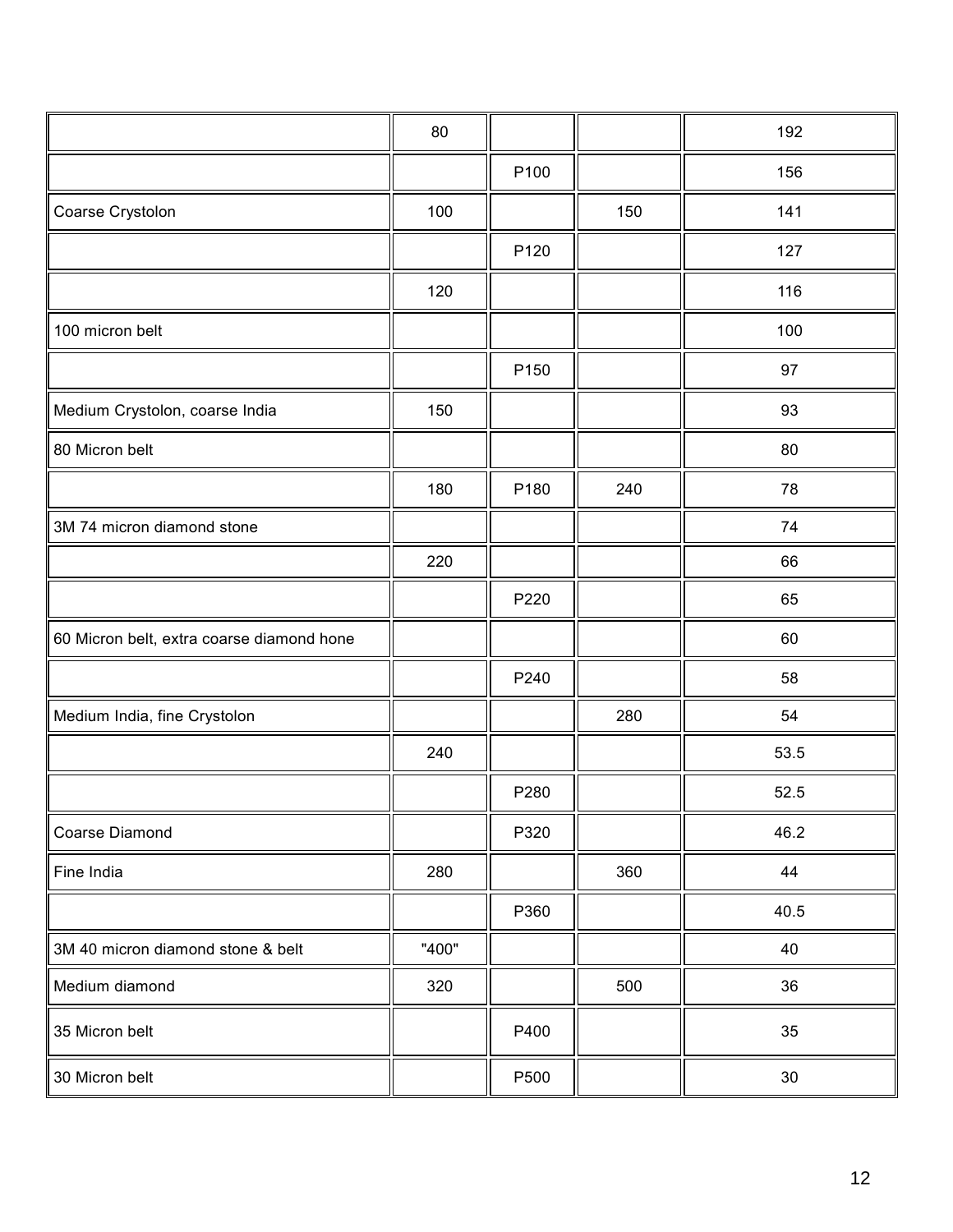| Washita                                                        | 360    |       | 600  | 29             |
|----------------------------------------------------------------|--------|-------|------|----------------|
| <b>Fine Diamond</b>                                            |        |       |      | 26             |
|                                                                |        | P600  |      | 25.8           |
|                                                                | 400    |       |      | 23.6           |
| 22 Micron belt                                                 |        |       |      | 22             |
|                                                                |        | P800  |      | 21.8           |
| Soft Arkansas, 20 Micron belt                                  |        |       | 1000 | 20             |
| 3M 20 micron stone                                             | "800"  |       |      | 20             |
|                                                                | 500    |       |      | 19.7           |
| 18 Micron belt                                                 |        | P1000 |      | 18.3           |
|                                                                | 600    |       |      | 16             |
|                                                                |        | P1200 |      | 15.3           |
| 15 Micron belt, 15 micron SiC paper                            |        |       |      | 15             |
| Hard white Arkansas, extra fine diamond, and<br>medium ceramic | 700    |       | 2000 | 14             |
| 12 micron belt                                                 | 800    |       |      | 12             |
| 3M 10 micron diamond stone                                     | "1800" |       |      | 10             |
|                                                                | 1000   |       |      | 9.2            |
| DMT extra-fine diamond hone                                    | "1200" |       |      | 9              |
| Hard black Arkansas, 9 micron belt                             | 1000   |       | 4000 | 9              |
|                                                                | 1200   |       |      | 6.5            |
| 6 Micron belt                                                  |        |       |      | 6              |
| 5 micron SiC paper                                             |        |       |      | 5              |
| Extra fine white Ceramic, green chrome rouge,<br>3 Micron belt | 1500   |       | 6000 | $\mathfrak{S}$ |
| 1 Micron belt                                                  | 2000   |       |      | 1              |
| Japanese Waterstone                                            |        |       | 8000 | $\overline{?}$ |
| Chromium oxide polishing compound                              |        |       |      | 0.5            |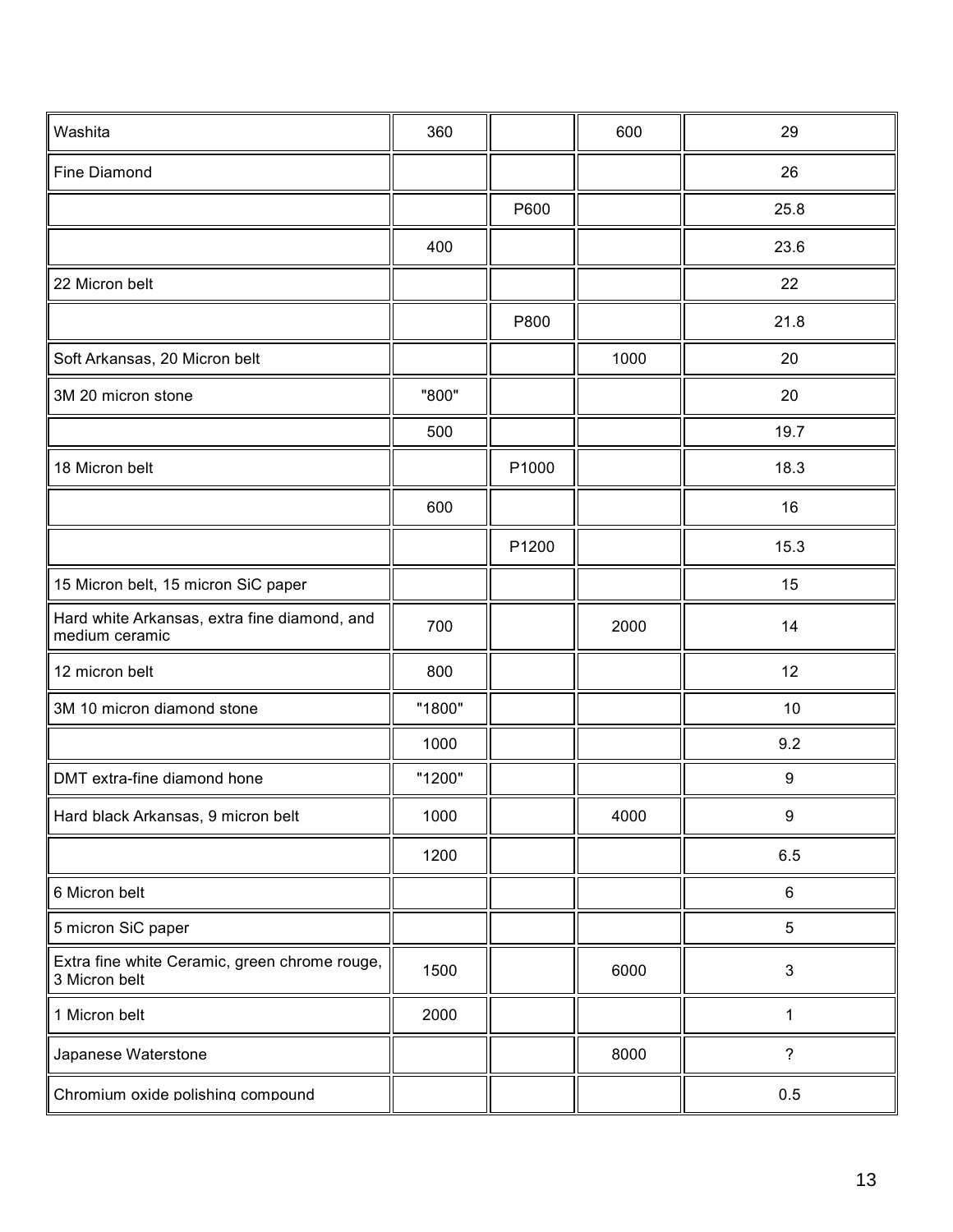| 0.5 micron Chromium oxide paper                                                                                                     |  |  |  |  |  |
|-------------------------------------------------------------------------------------------------------------------------------------|--|--|--|--|--|
| Polishing compounds are available down to<br>$\vert$ 1/4 micron. For a chart, click to<br>http://www.gemsociety.org/info/chmesh.htm |  |  |  |  |  |
| Crystolon is Norton Abrasives tm for Silicon Carbide stones                                                                         |  |  |  |  |  |
| India is Norton Abrasives tm for Aluminum Oxide stones                                                                              |  |  |  |  |  |

# Scotch-Brite Abrasive Belt Equivalent Grits

3M is not consistant in their use of color for a particular grit. This chart is based on Scotch-Brite surface finishing belt data.

| Grade                                           | <b>Equivalent</b><br>abrasive grit | Color       | <b>Material</b><br><b>Abrasive</b> | <b>Finish (micro-inches)</b> |                        |
|-------------------------------------------------|------------------------------------|-------------|------------------------------------|------------------------------|------------------------|
|                                                 |                                    |             |                                    | <b>Aluminum</b>              | <b>Stainless Steel</b> |
| Coarse                                          | $80 - 150$                         | Brown       | Aluminum Oxide                     | 130 - 150                    | $62 - 72$              |
| Medium                                          | 150 - 180                          | Maroon      | Aluminum Oxide                     | $80 - 100$                   | $32 - 40$              |
| Fine                                            | 180 - 220                          | Green?      | Aluminum Oxide                     | $50 - 70*$                   | $15 - 25*$             |
| Very fine                                       | $220 - 320$                        | <b>Blue</b> | Aluminum Oxide                     | $16 - 35$                    | $6 - 12$               |
| Super fine                                      | $320 - 600$                        | Gray        | Silicon Carbide                    | $8 - 12$                     | $4 - 6$                |
| Scotch-Brite is a tm of 3M Corp.<br>*Estimated. |                                    |             |                                    |                              |                        |